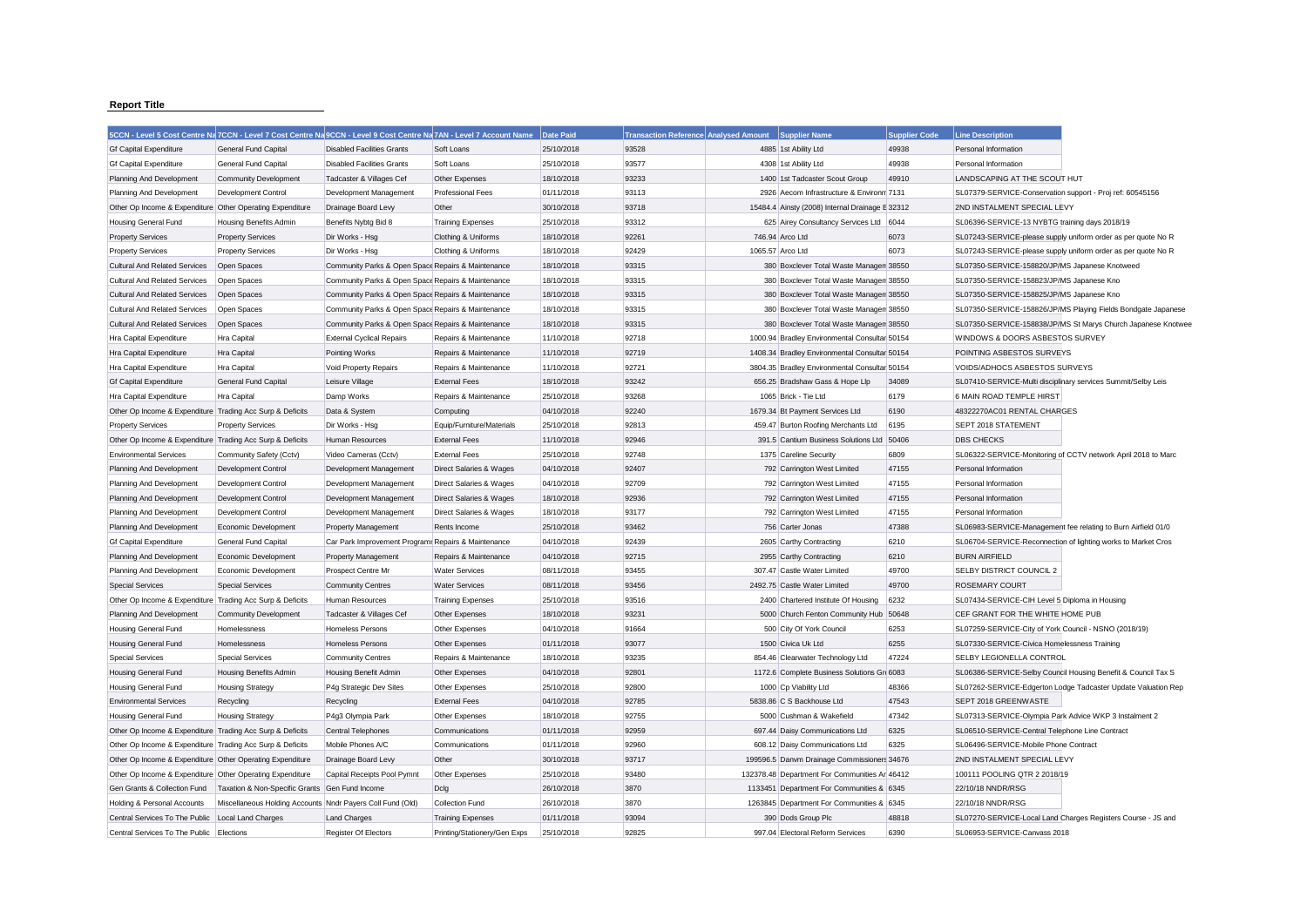| Central Services To The Public Elections                  |                             | Register Of Electors                               | Printing/Stationery/Gen Exps             | 08/11/2018 | 93261 |           | 3910.23 Electoral Reform Services              | 6390  | SL06953-SERVICE-Canvass 2018                                  |                                                               |
|-----------------------------------------------------------|-----------------------------|----------------------------------------------------|------------------------------------------|------------|-------|-----------|------------------------------------------------|-------|---------------------------------------------------------------|---------------------------------------------------------------|
| <b>Cultural And Related Services</b>                      | Open Spaces                 | Community Parks & Open Space Repairs & Maintenance |                                          | 25/10/2018 | 93114 |           | 460.42 Enterprise Managed Services Ltd 6404    |       | FAIRBURN GRASS CUTTING AUGUST 18                              |                                                               |
| <b>Cultural And Related Services</b>                      | Open Spaces                 | Community Parks & Open Space Repairs & Maintenance |                                          | 01/11/2018 | 92999 |           | 4542.71 Enterprise Managed Services Ltd 6404   |       | WASTE MANAGEMENT SEPT 2018                                    |                                                               |
| <b>Cultural And Related Services</b>                      | Open Spaces                 | Community Parks & Open Space Repairs & Maintenance |                                          | 01/11/2018 | 93109 |           | 390.64 Enterprise Managed Services Ltc 6404    |       | AUGUST ADDITIONALS                                            |                                                               |
| <b>Cultural And Related Services</b>                      | Open Spaces                 | <b>Grass Cutting</b>                               | Repairs & Maintenance                    | 01/11/2018 | 92999 |           | 2962.95 Enterprise Managed Services Ltd 6404   |       | WASTE MANAGEMENT SEPT 2018                                    |                                                               |
| Cultural And Related Services                             | Open Spaces                 | Selby Park                                         | Repairs & Maintenance                    | 01/11/2018 | 92999 |           | 9109.64 Enterprise Managed Services Ltd 6404   |       | WASTE MANAGEMENT SEPT 2018                                    |                                                               |
| <b>Cultural And Related Services</b>                      | Recreation & Sport          | Selby Leisure Centre                               | Repairs & Maintenance                    | 01/11/2018 | 92999 |           | 775.07 Enterprise Managed Services Ltc 6404    |       | WASTE MANAGEMENT SEPT 2018                                    |                                                               |
| <b>Environmental Services</b>                             | <b>Cemetery Services</b>    | <b>Closed Burial Ground</b>                        | Repairs & Maintenance                    | 01/11/2018 | 92999 |           | 1167.98 Enterprise Managed Services Ltd 6404   |       | WASTE MANAGEMENT SEPT 2018                                    |                                                               |
| <b>Environmental Services</b>                             | Recycling                   | Recycling                                          | <b>External Fees</b>                     | 01/11/2018 | 92999 |           | 128184.11 Enterprise Managed Services Ltd 6404 |       | WASTE MANAGEMENT SEPT 2018                                    |                                                               |
| <b>Environmental Services</b>                             | <b>Street Cleansing</b>     | <b>Litter Bins</b>                                 | Repairs & Maintenance                    | 01/11/2018 | 93109 |           | 634.81 Enterprise Managed Services Ltd 6404    |       | AUGUST ADDITIONALS                                            |                                                               |
| <b>Environmental Services</b>                             | <b>Street Cleansing</b>     | <b>Street Cleansing</b>                            | <b>External Fees</b>                     | 01/11/2018 | 92999 |           | 48409.16 Enterprise Managed Services Ltc 6404  |       | WASTE MANAGEMENT SEPT 2018                                    |                                                               |
| <b>Environmental Services</b>                             | <b>Trade Waste</b>          | <b>Clinical Waste</b>                              | <b>External Fees</b>                     | 01/11/2018 | 92999 |           | 4522.03 Enterprise Managed Services Ltd 6404   |       | WASTE MANAGEMENT SEPT 2018                                    |                                                               |
| <b>Environmental Services</b>                             | <b>Trade Waste</b>          | <b>Commercial Waste</b>                            | <b>External Fees</b>                     | 01/11/2018 | 92999 |           | 26649.66 Enterprise Managed Services Ltc 6404  |       | WASTE MANAGEMENT SEPT 2018                                    |                                                               |
| <b>Environmental Services</b>                             | <b>Waste Collection</b>     | Dom.Wheeled Bins/Sac                               | <b>External Fees</b>                     | 01/11/2018 | 92999 |           | 22781.84 Enterprise Managed Services Ltd 6404  |       | WASTE MANAGEMENT SEPT 2018                                    |                                                               |
| <b>Environmental Services</b>                             | <b>Waste Collection</b>     | Refuse Collection General                          | Advertising                              | 01/11/2018 | 92999 |           | 1712.69 Enterprise Managed Services Ltd 6404   |       | WASTE MANAGEMENT SEPT 2018                                    |                                                               |
| <b>Environmental Services</b>                             | <b>Waste Collection</b>     | Refuse Collection General                          | <b>External Fees</b>                     | 25/10/2018 | 93105 |           | 3263 Enterprise Managed Services Ltd 6404      |       | ADDITIONAL KERBSIDE & RESIDUAL WASTE                          |                                                               |
| <b>Environmental Services</b>                             | <b>Waste Collection</b>     | Refuse Collection General                          | <b>External Fees</b>                     | 25/10/2018 | 93106 |           | 5401 Enterprise Managed Services Ltd 6404      |       | ADDITIONAL GREEN WASTE                                        |                                                               |
| <b>Environmental Services</b>                             | <b>Waste Collection</b>     | Refuse Collection General                          | <b>External Fees</b>                     | 01/11/2018 | 92999 |           | 91665.7 Enterprise Managed Services Ltd 6404   |       | WASTE MANAGEMENT SEPT 2018                                    |                                                               |
| <b>Environmental Services</b>                             | <b>Waste Collection</b>     | Refuse Collection General                          | <b>External Fees</b>                     | 01/11/2018 | 93108 |           | 4016 Enterprise Managed Services Ltd 6404      |       | ADDITIONAL KERBSIDE & RESIDUAL WASTE                          |                                                               |
| <b>Environmental Services</b>                             | <b>Waste Collection</b>     | <b>Refuse Collection General</b>                   | <b>External Fees</b>                     | 01/11/2018 | 93109 |           | 13417.7 Enterprise Managed Services Ltd 6404   |       | <b>AUGUST ADDITIONALS</b>                                     |                                                               |
| <b>Environmental Services</b>                             | <b>Waste Collection</b>     | Refuse Collection General                          | <b>External Fees</b>                     | 01/11/2018 | 93110 |           | 4321 Enterprise Managed Services Ltd 6404      |       | ADDITIONAL GREEN WASTE SEPT 18                                |                                                               |
| Highways, Roads And Transport Parking Services            |                             | Car Parks-Other                                    | Repairs & Maintenance                    | 01/11/2018 | 92999 |           | 287.97 Enterprise Managed Services Ltd 6404    |       | WASTE MANAGEMENT SEPT 2018                                    |                                                               |
| Planning And Development                                  | Economic Development        | P4g Retail Experience                              | Other Expenses                           | 08/11/2018 | 93313 |           | 3600 Enterprise Managed Services Ltd 6404      |       | SL07419-SERVICE-Arboriculture - New surveys & reporting       |                                                               |
| Planning And Development                                  | Economic Development        | P4g Retail Experience                              | Other Expenses                           | 08/11/2018 | 93313 |           | 3700 Enterprise Managed Services Ltd 6404      |       | SL07419-SERVICE-Develop Frozen Masterplan                     |                                                               |
| Planning And Development                                  | Economic Development        | P4g Retail Experience                              | Other Expenses                           | 08/11/2018 | 93313 |           | 1200 Enterprise Managed Services Ltd 6404      |       | SL07419-SERVICE-Prepare revised budget estimate               |                                                               |
| Planning And Development                                  | Economic Development        | P4g Retail Experience                              | Other Expenses                           | 08/11/2018 | 93313 |           | 650 Enterprise Managed Services Ltd 6404       |       | SL07419-SERVICE-Update Surveys & reporting                    |                                                               |
| Planning And Development                                  | Economic Development        | P4g Retail Experience - Step                       | Other Expenses                           | 08/11/2018 | 93283 |           | 496.08 Enterprise Managed Services Ltc 6404    |       | SL07418-SERVICE-12 weeks maintenance of Pop Up Planting       |                                                               |
| Planning And Development                                  | Economic Development        | P4g Retail Experience - Step                       | Other Expenses                           | 08/11/2018 | 93283 |           | 2828.49 Enterprise Managed Services Ltd 6404   |       | SL07418-SERVICE-Selby Pop Up Planting                         |                                                               |
| <b>Special Services</b>                                   | <b>Special Services</b>     | Grassed Areas & Open Spaces Repairs & Maintenance  |                                          | 01/11/2018 | 92999 |           | 7804.35 Enterprise Managed Services Ltd 6404   |       | WASTE MANAGEMENT SEPT 2018                                    |                                                               |
| Hra Capital Expenditure                                   | Hra Capital                 | Damp Works                                         | Repairs & Maintenance                    | 18/10/2018 | 92484 |           | 569 Envirovent Ltd                             | 6406  | 22 POWELL STREET SELBY YO8 4BX                                |                                                               |
| Hra Capital Expenditure                                   | Hra Capital                 | Damp Works                                         | Repairs & Maintenance                    | 18/10/2018 | 92485 |           | 315 Envirovent Ltd                             | 6406  | 9 BACK LANE BILBROUGH YO23 3PL                                |                                                               |
| Hra Capital Expenditure                                   | Hra Capital                 | Damp Works                                         | Repairs & Maintenance                    | 18/10/2018 | 92486 |           | 290 Envirovent Ltd                             | 6406  | 11 HUTCHINSON STREET SELBY YO8 4DG                            |                                                               |
| <b>Property Services</b>                                  | <b>Property Services</b>    | Dir Works - Hsg                                    | Equip/Furniture/Materials                | 01/11/2018 | 92978 |           | 997.8 Fairfax Plant Hire                       | 6509  | SL07202-SERVICE-power tool kits 1 joiner 1 electrician        |                                                               |
| Housing Management                                        | <b>Housing Management</b>   | Edgerton Lodge                                     | Repairs & Maintenance                    | 15/11/2018 | 93543 |           | 840 Firelec Ltd                                | 6447  | OUSEGATE LODGE EMERGENCY LIGHT TESTING                        |                                                               |
| <b>Special Services</b>                                   | <b>Special Services</b>     | <b>Community Centres</b>                           | Repairs & Maintenance                    | 01/11/2018 | 93030 |           | 300 Fire Safety Strategies Llp                 | 50611 | <b>FIRE RISK ASSESSMENT</b>                                   |                                                               |
| <b>Environmental Services</b>                             | Regulatory Servics - Eh     | Licences-Other                                     | <b>External Fees</b>                     | 25/10/2018 | 92811 |           | 458.71 Forest House Vets Ltd                   | 6457  | SL07364-SERVICE-Invoice for Forest Vets - Yorkshire Equestria |                                                               |
| Other Op Income & Expenditure Trading Acc Surp & Deficits |                             | <b>Civic Centre</b>                                | <b>Fixtures &amp; Fittings</b>           | 08/11/2018 | 93583 |           | 1467 Frem Ltd                                  | 48458 |                                                               | SL07206-SERVICE-High Back Operators Chair - Upholstered in Ca |
| Planning And Development                                  | <b>Planning Policy</b>      | Dev. Policy Serv. (Plan Selby)                     | <b>Professional Fees</b>                 | 18/10/2018 | 92745 |           | 7883.5 GI Hearn Limited                        | 43831 | SL06274-SERVICE-G.L.Hearn - Strategic Housing Market          |                                                               |
| Other Op Income & Expenditure Trading Acc Surp & Deficits |                             | Access Selby - Contact Centre General Insurances   |                                          | 04/10/2018 | 92420 |           | 556.1 Gvfm Limited                             | 27552 | 1/9/18-2/7/19 INSURANCE                                       |                                                               |
| Hra Capital Expenditure                                   | Hra Capital                 | Phase 1 Hsq Dev Byram Pk Rd Consultants Fees       |                                          | 18/10/2018 | 92723 |           | 560 Gw Clerk Of Works Services Ltd 49748       |       |                                                               | SL06357-SERVICE-Clerk of Works Services at Byram Park Road, B |
| Suspense                                                  | Misc Suspense Accounts      | Unidentified Bank Suspense                         | Suspense                                 | 11/10/2018 | 93028 |           | 1248.56 Harworth Estates                       | 50625 | PRE APPLICATION PLANNING FEE NOT ALL                          |                                                               |
| <b>Environmental Services</b>                             | Regulatory Servics - Eh     | <b>Public Conveniences</b>                         | <b>External Fees</b>                     | 25/10/2018 | 92824 |           | 3943.16 Healthmatic Ltd                        | 6545  | SL06273-SERVICE-Maintenance & cleaning of public toilets 1 Ap |                                                               |
| Holding & Personal Accounts                               | Control Accounts            | <b>Creditors Control</b>                           | Tax Deduct On Contract Paymer 11/10/2018 |            | 92944 |           | 3045.15 Hm Revenue & Customs                   | 6590  | CIS OCTOBER DEDUCTIONS                                        |                                                               |
| Hra Capital Expenditure                                   | Hra Capital                 | Void Property Repairs                              | Repairs & Maintenance                    | 04/10/2018 | 92325 |           | 930 Home Maintenance                           | 47112 | 90 WOODVILLE TERRACE                                          |                                                               |
| <b>Property Services</b>                                  | <b>Property Services</b>    | Dir Works - Hsg                                    | Equip/Furniture/Materials                | 25/10/2018 | 92933 |           | 5417.49 Howdens Joinery Ltd                    | 21474 | SEPT 2018 STATEMENT                                           |                                                               |
| Other Op Income & Expenditure Trading Acc Surp & Deficits |                             | Access Selby - Contact Centre                      | Repairs & Maintenance                    | 18/10/2018 | 93022 |           | 300 Howecool Air Conditioning Ltd              | 46828 | SL07413-SERVICE-Service of Air Conditioning Unit              |                                                               |
| <b>Housing Management</b>                                 | <b>Housing Management</b>   | <b>Resource Accounting</b>                         | Other Expenses                           | 18/10/2018 | 92957 |           | 1095 Han Ltd                                   | 6606  | SL07370-SERVICE-Housing Quality Network (HQN)                 |                                                               |
| <b>Housing General Fund</b>                               | Homelessness                | <b>Homeless Persons</b>                            | Other Expenses                           | 18/10/2018 | 93175 | 2000 Idas |                                                | 26254 | SL07402-SERVICE-IDAS Quarter 2 2018/19                        |                                                               |
| <b>Gf Capital Expenditure</b>                             | <b>General Fund Capital</b> | <b>Planning System</b>                             | Computing                                | 01/11/2018 | 93100 |           | 3800 Idox Software Ltd                         | 6622  | SL07382-SERVICE-TLC Scripts                                   |                                                               |
| <b>Gf Capital Expenditure</b>                             | <b>General Fund Capital</b> | <b>Disabled Facilities Grants</b>                  | Soft Loans                               | 25/10/2018 | 93548 |           | 8679.87 Ihus Project Ltd                       | 49891 | Personal Information                                          |                                                               |
| Other Op Income & Expenditure Trading Acc Surp & Deficits |                             | <b>Human Resources</b>                             | <b>Training Expenses</b>                 | 18/10/2018 | 92796 |           | 541.67 International Correspondence Sc 50571   |       |                                                               | SL07322-SERVICE-CIPD Intermediate Certificate in Employment I |
|                                                           |                             |                                                    |                                          |            |       |           |                                                |       |                                                               |                                                               |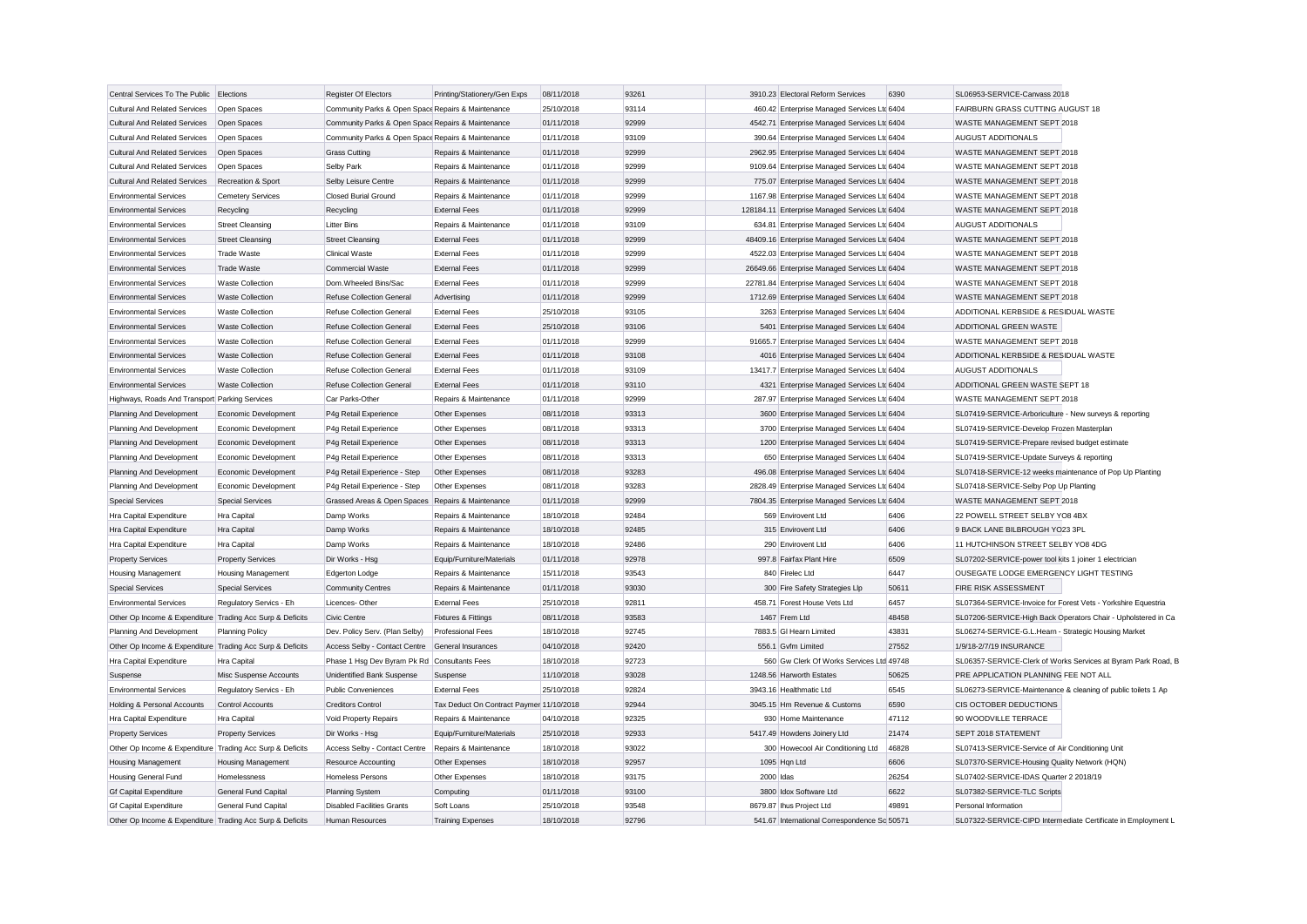| Hra Capital Expenditure                                   | Hra Capital                                                                  | <b>Central Heating Systems</b>               | Repairs & Maintenance       | 18/10/2018 | 91822 | 4181.14 It Electrical (Yorkshire) Ltd           | 6652  | AUGUST 2018 ELECTRICAL WORKS                                  |  |
|-----------------------------------------------------------|------------------------------------------------------------------------------|----------------------------------------------|-----------------------------|------------|-------|-------------------------------------------------|-------|---------------------------------------------------------------|--|
| Hra Capital Expenditure                                   | Hra Capital                                                                  | <b>Electrical Rewires</b>                    | Repairs & Maintenance       | 18/10/2018 | 91822 | 5680.12 It Electrical (Yorkshire) Ltd           | 6652  | AUGUST 2018 ELECTRICAL WORKS                                  |  |
| Hra Capital Expenditure                                   | Hra Capital                                                                  | Void Property Repairs                        | Repairs & Maintenance       | 18/10/2018 | 91822 | 524.66 It Electrical (Yorkshire) Ltd            | 6652  | AUGUST 2018 ELECTRICAL WORKS                                  |  |
| Planning And Development                                  | Economic Development                                                         | <b>Property Management</b>                   | Repairs & Maintenance       | 18/10/2018 | 91822 | 5364.59 It Electrical (Yorkshire) Ltd           | 6652  | AUGUST 2018 ELECTRICAL WORKS                                  |  |
| <b>Property Services</b>                                  | <b>Property Services</b>                                                     | Dir Works - Hsg                              | <b>External Fees</b>        | 18/10/2018 | 91822 | 6720.99 It Electrical (Yorkshire) Ltd           | 6652  | AUGUST 2018 ELECTRICAL WORKS                                  |  |
| Hra Capital Expenditure                                   | Hra Capital                                                                  | Void Property Repairs                        | Repairs & Maintenance       | 11/10/2018 | 92915 | 380 J&D Decorating And Property M: 36796        |       | 15 BUCKLE COURT SELBY                                         |  |
| Hra Capital Expenditure                                   | Hra Capital                                                                  | Void Property Repairs                        | Repairs & Maintenance       | 18/10/2018 | 92943 | 400 J&D Decorating And Property M: 36796        |       | 20 MARSH CROFT BROTHERTON WF11 9HP                            |  |
| Hra Capital Expenditure                                   | Hra Capital                                                                  | Sheltered Homes Adaption                     | Repairs & Maintenance       | 01/11/2018 | 92963 | 590 Kml Flooring Services                       | 6704  | Personal Information                                          |  |
| Hra Capital Expenditure                                   | Hra Capital                                                                  | Sheltered Homes Adaption                     | Repairs & Maintenance       | 01/11/2018 | 92964 | 590 Kml Flooring Services                       | 6704  | Personal Information                                          |  |
| Hra Capital Expenditure                                   | Hra Capital                                                                  | Sheltered Homes Adaption                     | Repairs & Maintenance       | 01/11/2018 | 92967 | 650 Kml Flooring Services                       | 6704  | Personal Information                                          |  |
| <b>Property Services</b>                                  | <b>Property Services</b>                                                     | Dir Works - Hsg                              | <b>External Fees</b>        | 04/10/2018 | 92003 | 350 Kml Flooring Services                       | 6704  | 77 CHARLES STREET                                             |  |
| Other Op Income & Expenditure Trading Acc Surp & Deficits |                                                                              | Legal Services                               | <b>External Fees</b>        | 19/10/2018 | 3866  | 390 Land Registry                               | 31707 | <b>LAND REG SEARCHES</b>                                      |  |
| <b>Property Services</b>                                  | <b>Property Services</b>                                                     | Dir Works - Hsg                              | Contract Hire/Lease         | 08/11/2018 | 93458 | 3300.57 Leaseplan Uk Ltd                        | 41780 | ANNUAL RENTAL                                                 |  |
| <b>Property Services</b>                                  | <b>Property Services</b>                                                     | Dir Works - Hsg                              | Contract Hire/Lease         | 08/11/2018 | 93459 | 4641.03 Leaseplan Uk Ltd                        | 41780 | ANNUAL RENTAL                                                 |  |
| <b>Property Services</b>                                  | <b>Property Services</b>                                                     | Dir Works - Hsg                              | Contract Hire/Lease         | 08/11/2018 | 93460 | 2491.84 Leaseplan Uk Ltd                        | 41780 | ANNUAL RENTAL                                                 |  |
| <b>Property Services</b>                                  | <b>Property Services</b>                                                     | Dir Works - Hsg                              | Contract Hire/Lease         | 18/10/2018 | 92461 | 2276.88 Lex Autolease Limited                   | 49012 | SL07319-SERVICE-Invoice MRI7622274 lease 22/09/18 - 21/09/19  |  |
| Housing Management                                        | Housing Management                                                           | <b>Housing Management</b>                    | <b>Legal Fees</b>           | 12/10/2018 | 3862  | 325 Liberata Uk Ltd                             | 36656 | pcol claims - sept 2018                                       |  |
| Corporate And Democratic Core Democratic Rep & Mgmnt      |                                                                              | Democratic Core                              | Subsistence & Conf Expenses | 25/10/2018 | 93314 | 329 Local Government Association                | 37138 | SL07428-SERVICE-DCN Annual Conference - Cllr Mark Crane       |  |
| Other Op Income & Expenditure Trading Acc Surp & Deficits |                                                                              | Leadership Team                              | Subsistence & Conf Expenses | 25/10/2018 | 93314 | 329 Local Government Association 37138          |       | SL07428-SERVICE-DCN Annual Conference - Janet Waggott         |  |
| Planning And Development                                  | Development Control                                                          | Development Management                       | Direct Salaries & Wages     | 11/10/2018 | 92706 | 1704.61 Macdonald & Company Freeland 47534      |       | Personal Information                                          |  |
| Planning And Development                                  | Development Control                                                          | Development Management                       | Direct Salaries & Wages     | 18/10/2018 | 92820 | 2017.05 Macdonald & Company Freeland 47534      |       | Personal Information                                          |  |
| Planning And Development                                  | Development Control                                                          | Development Management                       | Direct Salaries & Wages     | 25/10/2018 | 93099 | 1970.44 Macdonald & Company Freelanc 47534      |       | Personal Information                                          |  |
| Planning And Development                                  | Development Control                                                          | Development Management                       | Direct Salaries & Wages     | 25/10/2018 | 93450 | 2055.19 Macdonald & Company Freeland 47534      |       | Personal Information                                          |  |
| <b>Cultural And Related Services</b>                      | Tourism                                                                      | P4g3 Tourism & Culture                       | Other Expenses              | 15/11/2018 | 93519 | 3000 Make It York                               | 47697 | SL07443-SERVICE-Make it York - Visitor Guide 2019             |  |
| <b>Housing General Fund</b>                               | <b>Supporting People</b>                                                     | Warden Lifeline Service                      | Other Expenses              | 15/11/2018 | 93517 | 1133 Mangar International Ltd                   | 50733 | SL07448-SERVICE- MPCA070400 Elk Lifting Cushion               |  |
| <b>Gf Capital Expenditure</b>                             | General Fund Capital                                                         | Industrial Units Maintenance W               | Repairs & Maintenance       | 25/10/2018 | 92919 | 320 Mason Clark Associates                      | 6802  | SL06627-SERVICE-Act as Principal Designer/Oversee repair as p |  |
| <b>Property Services</b>                                  | <b>Property Services</b>                                                     | Dir Works - Hsg                              | <b>External Fees</b>        | 25/10/2018 | 92920 | 300 Mason Clark Associates                      | 6802  | SL06698-SERVICE-33 Primrose Grove, Selby - Structural Apprais |  |
| Hra Capital Expenditure                                   | Hra Capital                                                                  | Asbestos Surveys & Removal                   | Repairs & Maintenance       | 18/10/2018 | 93234 | 3368.1 Mcp Environmental                        | 50124 | ASBESTOS REMOVAL WORKS                                        |  |
| Housing Management                                        | Housing Management                                                           | Central Heating-Gas                          | Repairs & Maintenance       | 04/10/2018 | 92740 | 20614.16 Mears Limited                          | 48311 | INSTALMENT 17 GAS CONTRACT 2017-2020                          |  |
| Housing Management                                        | <b>Housing Management</b>                                                    | <b>Central Heating-Gas</b>                   | Repairs & Maintenance       | 25/10/2018 | 93501 | 16902.73 Mears Limited                          | 48311 | INSTALMENT 18 GAS CONTRACT 2017-2020                          |  |
| Hra Capital Expenditure                                   | Hra Capital                                                                  | <b>Central Heating Systems</b>               | Repairs & Maintenance       | 04/10/2018 | 92740 | 7574.93 Mears Limited                           | 48311 | INSTALMENT 17 GAS CONTRACT 2017-2020                          |  |
| Hra Capital Expenditure                                   | Hra Capital                                                                  | Damp Works                                   | Repairs & Maintenance       | 11/10/2018 | 92414 | 362 Michael Walsh (Plasterers) Ltd 7419         |       | 29 CARR STREET                                                |  |
| Hra Capital Expenditure                                   | Hra Capital                                                                  | Damp Works                                   | Repairs & Maintenance       | 11/10/2018 | 92416 | 466 Michael Walsh (Plasterers) Ltd 7419         |       | 38 NEW LANE SHERBURN IN ELMET                                 |  |
| Hra Capital Expenditure                                   | Hra Capital                                                                  | Damp Works                                   | Repairs & Maintenance       | 11/10/2018 | 92417 | 440.5 Michael Walsh (Plasterers) Ltd 7419       |       | 20 HIGHFIELD VIEW                                             |  |
| Hra Capital Expenditure                                   | Hra Capital                                                                  | Damp Works                                   | Repairs & Maintenance       | 18/10/2018 | 92717 | 689.5 Michael Walsh (Plasterers) Ltd 7419       |       | 88 PETER AVENUE SELBY                                         |  |
| Hra Capital Expenditure                                   | <b>Hra Capital</b>                                                           | Void Property Repairs                        | Repairs & Maintenance       | 11/10/2018 | 92415 | 426.5 Michael Walsh (Plasterers) Ltd 7419       |       | 29 CARR STREET                                                |  |
| Hra Capital Expenditure                                   | Hra Capital                                                                  | Void Property Repairs                        | Repairs & Maintenance       | 11/10/2018 | 92418 | 643 Michael Walsh (Plasterers) Ltd 7419         |       | 92 WOODVILLE TERRACE                                          |  |
| <b>Property Services</b>                                  | <b>Property Services</b>                                                     | Dir Works - Hsg                              | Equip/Furniture/Materials   | 25/10/2018 | 93023 | 1831.32 Mkm Building Supplies Ltd               | 21210 | AUG AND SEPT STATEMENT                                        |  |
| Planning And Development                                  | Development Control                                                          | Development Management                       | Misc Income                 | 18/10/2018 | 93278 | 2310 Personal Information                       | 50729 | Personal Information                                          |  |
| Suspense                                                  | Misc Suspense Accounts                                                       | Payroll Advances                             | Payroll Advances            | 18/10/2018 | 93323 | 606.69 Personal Information                     | 50742 | <b>SALARY ADVANCE</b>                                         |  |
| Suspense                                                  | Misc Suspense Accounts                                                       | Payroll Advances                             | Payroll Advances            | 18/10/2018 | 93324 | 747.6 Personal Information                      | 50743 | SALARY ADVANCE                                                |  |
| <b>Gf Capital Expenditure</b>                             | General Fund Capital                                                         | <b>Disabled Facilities Grants</b>            | Soft Loans                  | 04/10/2018 | 92788 | 3664 My-Deck Ltd                                | 50325 | Personal Information                                          |  |
| Hra Capital Expenditure                                   | Hra Capital                                                                  | Phase 1 Hsq Dev Byram Pk Rd Consultants Fees |                             | 18/10/2018 | 92705 | 800 Nichol Thomas Ltd                           | 50088 | SL06664-SERVICE-Employers Agent Services Byram Park Road      |  |
| Planning And Development                                  | <b>Building Control</b>                                                      | Bldg Control Fee Gen Service                 | <b>External Fees</b>        | 25/10/2018 | 93025 | 15911.75 North Yorkshire Building Control 46798 |       | SL07454-SERVICE-Invoice 70368303 01/10/18 management fee 01/1 |  |
| Central Services To The Public Emergency Planning         |                                                                              | <b>Emergency Planning</b>                    | Partnership Arrangements    | 18/10/2018 | 93102 | 500 North Yorkshire County Council 31845        |       | SL07287-SERVICE-Training Fund Partnership                     |  |
| Central Services To The Public Local Land Charges         |                                                                              | <b>Land Charges</b>                          | <b>External Fees</b>        | 01/11/2018 | 92949 | 2493.8 North Yorkshire County Council 6902      |       | SL07285-SERVICE-Land Searches Con29 Enquiries                 |  |
| Corporate And Democratic Core Corporate Management        |                                                                              | <b>External Audit</b>                        | Other Expenses              | 08/11/2018 | 93500 | 400 North Yorkshire County Council 6902         |       | SL07470-SERVICE-NYPF - KPMG IAS19 Assurances 2017/18 Add'nl W |  |
| <b>Environmental Services</b>                             | <b>Trade Waste</b>                                                           | <b>Commercial Waste</b>                      | <b>External Fees</b>        | 08/11/2018 | 93240 | 17216.19 North Yorkshire County Council 6902    |       | SL07345-S1013029-BULK WASTE DISPOSAL NYCC                     |  |
| Holding & Personal Accounts                               | Miscellaneous Holding Accounts Nndr Payers Coll Fund (Old)                   |                                              | <b>Collection Fund</b>      | 18/10/2018 | 93306 | 234103 North Yorkshire County Council 32208     |       | RETAINED BUSINESS RATES                                       |  |
| Holding & Personal Accounts                               | Miscellaneous Holding Accounts Sect 106 Educate - Dev Contrib Brayton Parish |                                              |                             | 04/10/2018 | 92779 | 101970 North Yorkshire County Council 31845     |       | 2015/0367/FUL BRAYTON C OF E EDUCATION C                      |  |
| Other Op Income & Expenditure Trading Acc Surp & Deficits |                                                                              | Human Resources                              | <b>External Fees</b>        | 08/11/2018 | 93248 | 1052.01 North Yorkshire County Council 6902     |       | SL06808-SERVICE-Unison Reimbursement                          |  |
|                                                           |                                                                              |                                              |                             |            |       |                                                 |       |                                                               |  |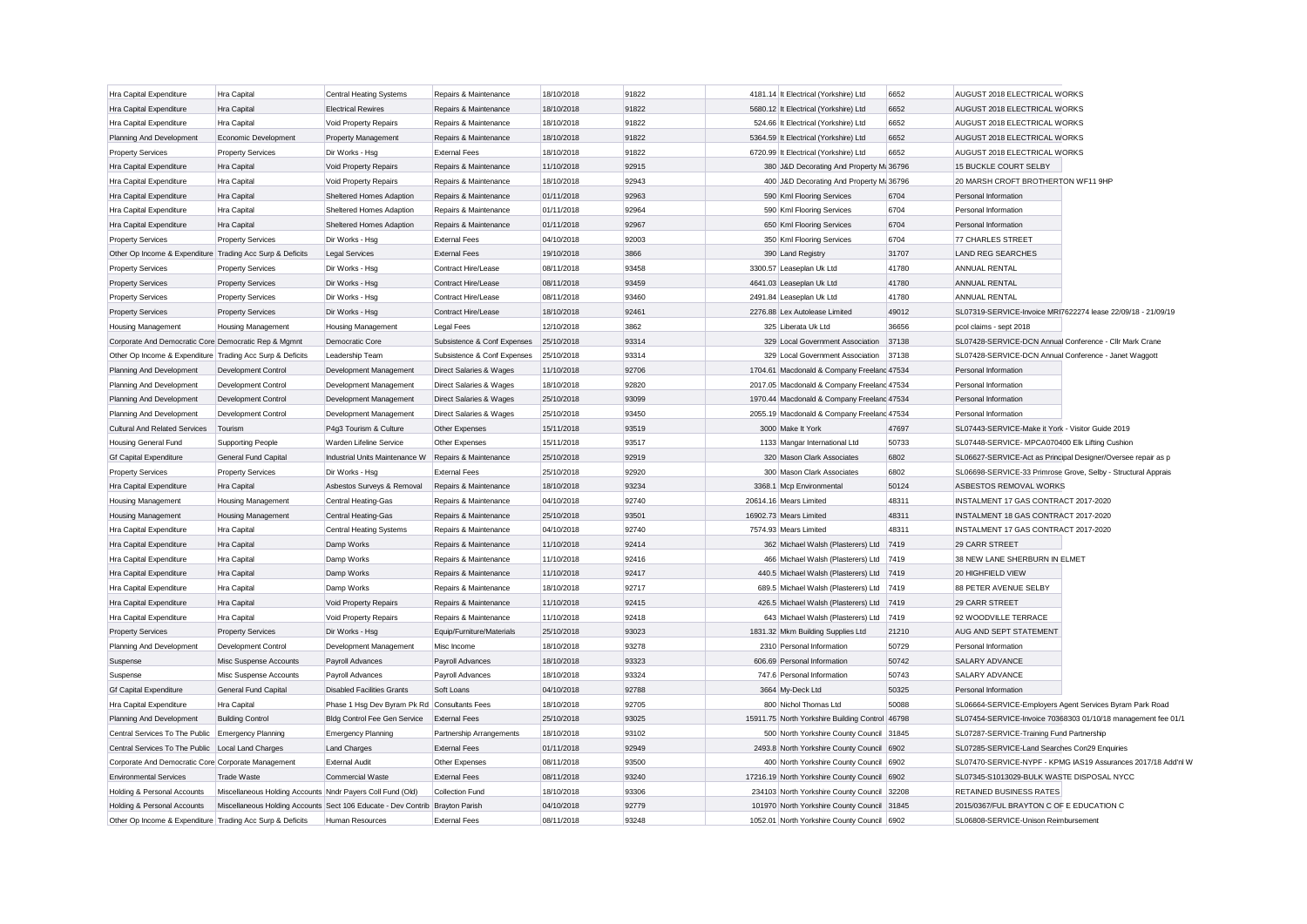| Holding & Personal Accounts                               | Miscellaneous Holding Accounts Nndr Payers Coll Fund (Old) |                                   | <b>Collection Fund</b>   | 18/10/2018 | 93305 | 26011 North Yorkshire Fire & Rescue            | 32207 | RETAINED BUSINESS RATES                                       |
|-----------------------------------------------------------|------------------------------------------------------------|-----------------------------------|--------------------------|------------|-------|------------------------------------------------|-------|---------------------------------------------------------------|
| Hra Capital Expenditure                                   | Hra Capital                                                | Aids & Adaptions Programme        | Repairs & Maintenance    | 01/11/2018 | 93059 | 2151.08 Novus Property Solutions Ltd           | 50184 | york maintenance minor works 2018                             |
| Highways, Roads And Transport Parking Services            |                                                            | Car Parks Pay & Dis.              | <b>Energy Costs</b>      | 18/10/2018 | 93014 | 875.36 Npower Ltd                              | 6917  | CAR PARKS 1/7/18-30/9/18                                      |
| Highways, Roads And Transport Parking Services            |                                                            | Car Parks Pay & Dis               | <b>Energy Costs</b>      | 18/10/2018 | 93017 | 293.07 Npower Ltd                              | 6917  | TICKET MACHINES 1/7/18-30/9/18                                |
| <b>Housing Management</b>                                 | Housing Management                                         | Ousegate Hostel                   | <b>Energy Costs</b>      | 18/10/2018 | 93207 | 518.95 Npower Ltd                              | 6917  | OUSEGATE LODGE 1/7/18-30/9/18                                 |
| Other Op Income & Expenditure Trading Acc Surp & Deficits |                                                            | Access Selby - Contact Centre     | <b>Energy Costs</b>      | 18/10/2018 | 93001 | 743.12 Npower Ltd                              | 6917  | MARKET CROSS 01/0918-30/09/18                                 |
| <b>Special Services</b>                                   | <b>Special Services</b>                                    | <b>Community Centres</b>          | <b>Energy Costs</b>      | 18/10/2018 | 93000 | 950.13 Npower Ltd                              | 6917  | ST WILFRIDS 01/09/18-30/09/18                                 |
| <b>Special Services</b>                                   | <b>Special Services</b>                                    | <b>Community Centres</b>          | <b>Energy Costs</b>      | 18/10/2018 | 93196 | 426.89 Npower Ltd                              | 6917  | LAURIE BACKHOUSE 1/7/18-30/9/18                               |
| Other Op Income & Expenditure Trading Acc Surp & Deficits |                                                            | Ict                               | Computing                | 25/10/2018 | 92759 | 10099.69 Nynet Ltd                             | 6924  | SL06509-SERVICE-SDC PSC WAN Link & internet access 2018/19    |
| Other Op Income & Expenditure Other Operating Expenditure |                                                            | Drainage Board Levy               | Other                    | 30/10/2018 | 93715 | 130985.74 Ouse & Derwent Internal Drainag 6942 |       | 2ND INSTALMENT SPECIAL LEVY                                   |
| Hra Capital Expenditure                                   | Hra Capital                                                | Roof Replacement                  | Repairs & Maintenance    | 11/10/2018 | 92761 | 1378.4 Paul Harrison                           | 6531  | 4 WESTFIELD COURT EGGBOROUGH                                  |
| Hra Capital Expenditure                                   | Hra Capital                                                | Roof Replacement                  | Repairs & Maintenance    | 11/10/2018 | 92763 | 441.6 Paul Harrison                            | 6531  | 12 CARENTAN CLOSE SELBY                                       |
| <b>Property Services</b>                                  | <b>Property Services</b>                                   | Dir Works - Hsg                   | <b>External Fees</b>     | 11/10/2018 | 92764 | 420.5 Paul Harrison                            | 6531  | 14 NANNY LANE CHURCH FENTON                                   |
| <b>Special Services</b>                                   | <b>Special Services</b>                                    | <b>Community Centres</b>          | Repairs & Maintenance    | 18/10/2018 | 92935 | 795 Ppl Training Ltd                           | 6997  | SL07355-SERVICE-Legionella Training Course (3 Day Course)     |
| <b>Gf Capital Expenditure</b>                             | General Fund Capital                                       | Ict - Capital                     | Computing                | 25/10/2018 | 92797 | 463.08 Probrand Limited                        | 37238 | SL07343-SERVICE-liyama - ProLite B1980SD-W1 LED-Backlit LCD T |
| <b>Gf Capital Expenditure</b>                             | General Fund Capital                                       | Ict - Capital                     | Computing                | 01/11/2018 | 93176 | 2295.6 Probrand Limited                        | 37238 | SL07346-SERVICE-Dell - PowerEdge R640 Xeon Solver - Stock Cod |
| <b>Gf Capital Expenditure</b>                             | General Fund Capital                                       | Ict - Capital                     | Computing                | 08/11/2018 | 93289 | 398.36 Probrand Limited                        | 37238 | SL07389-SERVICE-liyama - ProLite X2481HS-B1 Widescreen FullHD |
| Hra Capital Expenditure                                   | Hra Capital                                                | <b>Central Heating Systems</b>    | Repairs & Maintenance    | 18/10/2018 | 93236 | 3821.93 Pts Plumbing Trade Supplies            | 34513 | SELBY DC HEATING F14 - 1718                                   |
| Hra Capital Expenditure                                   | Hra Capital                                                | <b>Central Heating Systems</b>    | Repairs & Maintenance    | 18/10/2018 | 93237 | 1312.43 Pts Plumbing Trade Supplies            | 34513 | selby dc - heating f14-1718                                   |
| <b>Special Services</b>                                   | <b>Special Services</b>                                    | <b>Pumping Stations</b>           | Repairs & Maintenance    | 01/11/2018 | 93181 | 835 R A Dalton                                 | 6326  | CAWOOD ROAD                                                   |
| <b>Special Services</b>                                   | <b>Special Services</b>                                    | <b>Pumping Stations</b>           | Repairs & Maintenance    | 01/11/2018 | 93183 | 1137.5 R A Dalton                              | 6326  | LABUNUM GROVE                                                 |
| <b>Special Services</b>                                   | <b>Special Services</b>                                    | <b>Pumping Stations</b>           | Repairs & Maintenance    | 01/11/2018 | 93184 | 540 R A Dalton                                 | 6326  | <b>HIGHGATE</b>                                               |
| <b>Special Services</b>                                   | <b>Special Services</b>                                    | <b>Pumping Stations</b>           | Repairs & Maintenance    | 01/11/2018 | 93185 | 335 R A Dalton                                 | 6326  | 3 MAIN STREET TEMPLE HIRST                                    |
|                                                           |                                                            |                                   |                          |            |       |                                                |       |                                                               |
| <b>Special Services</b>                                   | <b>Special Services</b>                                    | <b>Pumping Stations</b>           | Repairs & Maintenance    | 01/11/2018 | 93186 | 310 R A Dalton                                 | 6326  | 11 MAIN ROAD TEMPLE HIRST                                     |
| <b>Special Services</b>                                   | <b>Special Services</b>                                    | <b>Pumping Stations</b>           | Repairs & Maintenance    | 01/11/2018 | 93187 | 310 R A Dalton                                 | 6326  | AIRE VIEW                                                     |
| <b>Special Services</b>                                   | <b>Special Services</b>                                    | <b>Pumping Stations</b>           | Repairs & Maintenance    | 01/11/2018 | 93188 | 335 R A Dalton                                 | 6326  | <b>ROE LANE</b>                                               |
| <b>Special Services</b>                                   | <b>Special Services</b>                                    | <b>Pumping Stations</b>           | Repairs & Maintenance    | 01/11/2018 | 93189 | 310 R A Dalton                                 | 6326  | POND VIEW                                                     |
| <b>Special Services</b>                                   | <b>Special Services</b>                                    | <b>Pumping Stations</b>           | Repairs & Maintenance    | 01/11/2018 | 93190 | 295.13 R A Dalton                              | 6326  | LOWGATE                                                       |
| <b>Special Services</b>                                   | <b>Special Services</b>                                    | <b>Pumping Stations</b>           | Repairs & Maintenance    | 01/11/2018 | 93191 | 385 R A Dalton                                 | 6326  | CAWOOD ROAD                                                   |
| Other Op Income & Expenditure Trading Acc Surp & Deficits |                                                            | Ict                               | <b>Professional Fees</b> | 25/10/2018 | 92781 | 400 Razorblue Ltd                              | 27684 | SL06258-SERVICE-2018/19 Managed IT for Infrastructure Q/1584/ |
| Hra Capital Expenditure                                   | Hra Capital                                                | Void Property Repairs             | Repairs & Maintenance    | 18/10/2018 | 93247 | 700 Rb Services                                | 50451 | 2 MOORLANDS, 73 WOODLAND AVE                                  |
| <b>Gf Capital Expenditure</b>                             | General Fund Capital                                       | <b>Disabled Facilities Grants</b> | Soft Loans               | 18/10/2018 | 93337 | 2675 Rdv Contracting Ltd                       | 50039 | Personal Information                                          |
| <b>Gf Capital Expenditure</b>                             | General Fund Capital                                       | <b>Disabled Facilities Grants</b> | Soft Loans               | 25/10/2018 | 93465 | 5126 Rdv Contracting Ltd                       | 50039 | Personal Information                                          |
| <b>Gf Capital Expenditure</b>                             | General Fund Capital                                       | <b>Disabled Facilities Grants</b> | Soft Loans               | 25/10/2018 | 93466 | 5551 Rdv Contracting Ltd                       | 50039 | Personal Information                                          |
| <b>Gf Capital Expenditure</b>                             | General Fund Capital                                       | <b>Disabled Facilities Grants</b> | Soft Loans               | 25/10/2018 | 93467 | 4819 Rdv Contracting Ltd                       | 50039 | Personal Information                                          |
| <b>Gf Capital Expenditure</b>                             | General Fund Capital                                       | <b>Disabled Facilities Grants</b> | Soft Loans               | 18/10/2018 | 93336 | 3999 Richard Cladding Ltd                      | 50744 | Personal Information                                          |
| Other Op Income & Expenditure Trading Acc Surp & Deficits |                                                            | Marketing & Comms                 | Other Expenses           | 25/10/2018 | 93310 | 260 Richard Jemison Photographer L 44550       |       | SL07006-SERVICE-Photography support                           |
| Other Op Income & Expenditure Trading Acc Surp & Deficits |                                                            | Postage Account                   | Communications           | 01/11/2018 | 93078 | 1318.43 Royal Mail Group Plc                   | 7100  | POSTAGE                                                       |
| <b>Housing General Fund</b>                               | <b>Supporting People</b>                                   | Warden Lifeline Service           | <b>External Fees</b>     | 01/11/2018 | 93112 | 6692.92 Ryedale District Council               | 7105  | SL07398-SERVICE-Ryecare Lifeline invoice                      |
| Other Op Income & Expenditure Trading Acc Surp & Deficits |                                                            | <b>Housing Tenant Services</b>    | Direct Salaries & Wages  | 25/10/2018 | 92921 | 561.6 Ryedale District Council                 | 7105  | SL07374-SERVICE-Out of Hours                                  |
| <b>Environmental Services</b>                             | Recycling                                                  | Recycling                         | <b>External Fees</b>     | 25/10/2018 | 92786 | 578.74 Ryedale Organics Ltd                    | 6694  | WEEK 39 GREENWASTE                                            |
| <b>Environmental Services</b>                             | Recycling                                                  | Recycling                         | <b>External Fees</b>     | 25/10/2018 | 93088 | 595.46 Ryedale Organics Ltd                    | 6694  | <b>GREENWASTE</b>                                             |
| <b>Environmental Services</b>                             | Recycling                                                  | Recycling                         | <b>External Fees</b>     | 01/11/2018 | 93031 | 387.22 Ryedale Organics Ltd                    | 6694  | <b>GREENWASTE</b>                                             |
| <b>Environmental Services</b>                             | Recycling                                                  | Recycling                         | <b>External Fees</b>     | 08/11/2018 | 93260 | 596.22 Ryedale Organics Ltd                    | 6694  | greenwaste                                                    |
| <b>Environmental Services</b>                             | Recycling                                                  | Recycling                         | <b>External Fees</b>     | 15/11/2018 | 93527 | 388.74 Ryedale Organics Ltd                    | 6694  | <b>WEEK 42 GREENWASTE</b>                                     |
| Housing General Fund                                      | Homelessness                                               | <b>Homeless Persons</b>           | Other Expenses           | 18/10/2018 | 93307 | 600 Samuel Smiths Brewery                      | 40343 | Personal Information                                          |
| Central Services To The Public                            | Local Tax Collection                                       | <b>Council Tax Collection</b>     | <b>External Fees</b>     | 05/10/2018 | 3857  | 806.88 Santander                               | 6052  | SEPT 2018 COUNCIL TAX PAYMENTS                                |
| Housing Management                                        | Housing Management                                         | Rent Project                      | <b>External Fees</b>     | 05/10/2018 | 3858  | 516.1 Santander                                | 6052  | SEPT 2018 HOUSE & GARAGE RENTS                                |
| Planning And Development                                  | Economic Development                                       | The Vivars Mr                     | <b>Energy Costs</b>      | 25/10/2018 | 93463 | 902.26 Scottish Power                          | 7128  | UNITS 9 VIVARS O/S DEBT                                       |
| Planning And Development                                  | Economic Development                                       | P4g Open For Business             | Other Expenses           | 11/10/2018 | 92791 | 400 Se7en Video Production Ltd                 | 45367 | SL07340-SERVICE-Place branding - APSE/ITN film social media e |
| Planning And Development                                  | Economic Development                                       | P4g Open For Business             | Other Expenses           | 11/10/2018 | 93051 | 400 Se7en Video Production Ltd                 | 45367 | SL07340-SERVICE-Place branding - APSE/ITN film social media e |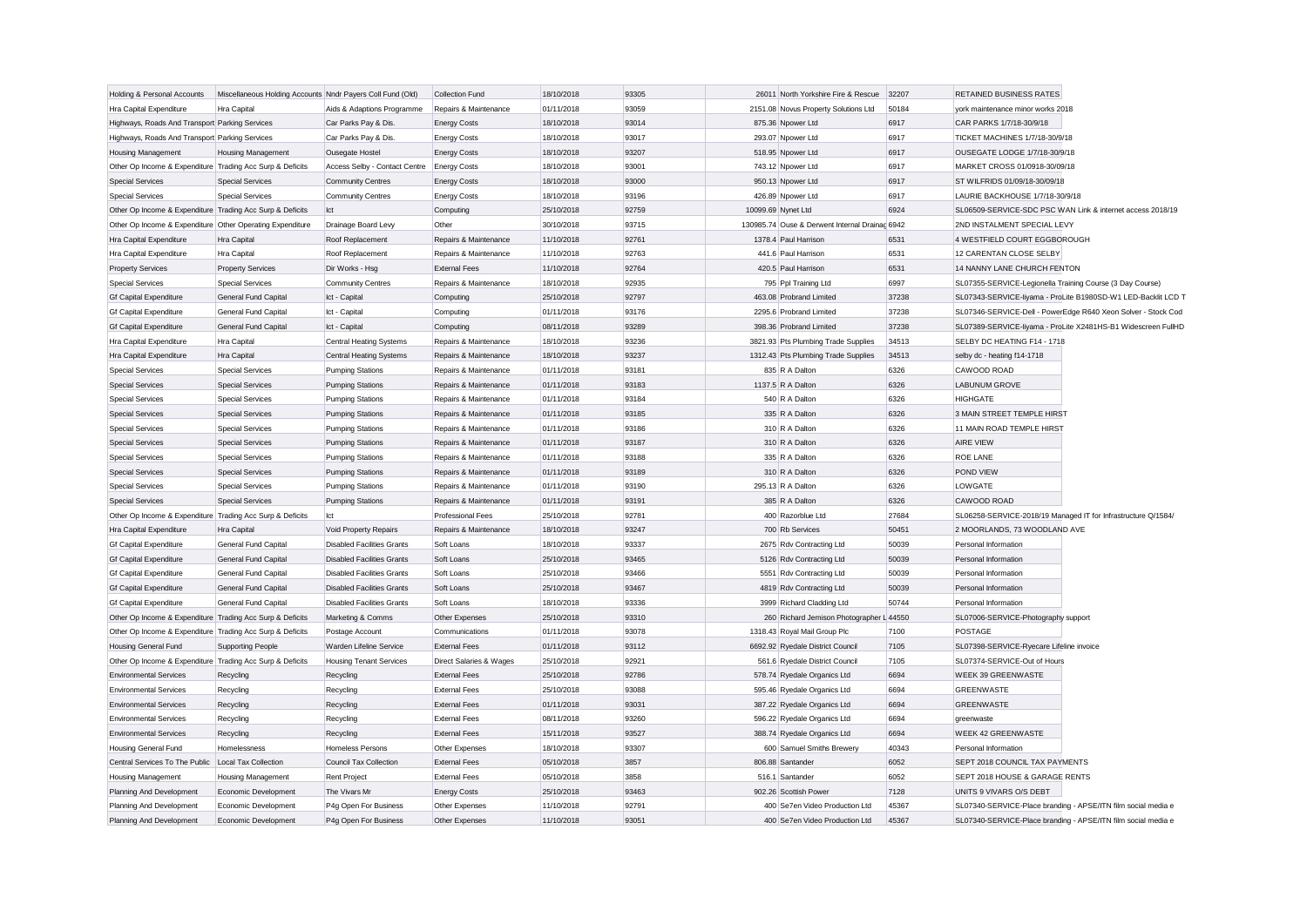| Highways, Roads And Transport Parking Services            |                                                   | Car Parks Enforcement                     | <b>External Fees</b>                                                  | 11/10/2018 | 92782 | 516.6 Security Plus Limited                    | 36209 | SL06643-SERVICE-Cash Collection Service - Security Plus       |
|-----------------------------------------------------------|---------------------------------------------------|-------------------------------------------|-----------------------------------------------------------------------|------------|-------|------------------------------------------------|-------|---------------------------------------------------------------|
| Other Op Income & Expenditure Other Operating Expenditure |                                                   | Drainage Board Levy                       | Other                                                                 | 30/10/2018 | 93716 | 496202 Selby Area Internal Drainage Bo: 7140   |       | 2ND INSTALMENT SPECIAL LEVY                                   |
| Planning And Development                                  | <b>Community Development</b>                      | Community Engagement Forums External Fees |                                                                       | 01/11/2018 | 92950 | 2000 Selby District Avs                        | 7159  | SL06533-SERVICE-CEF SUPPORT 2017-18                           |
| <b>Property Services</b>                                  | <b>Property Services</b>                          | Dir Works - Hsg                           | Other Expenses                                                        | 18/10/2018 | 92962 | 4119.16 Selby District Council                 | 7151  | LODGES AND VOID COUNCIL TAX                                   |
| Corporate And Democratic Core Democratic Rep & Mgmnt      |                                                   | Chairmans Allowance                       | Members Allowances                                                    | 04/10/2018 | 92408 | 400 Selby Golf Club Limited                    | 50499 | SL07273-SERVICE-Deposit for Christmas Ball                    |
| Other Op Income & Expenditure Trading Acc Surp & Deficits |                                                   | Human Resources                           | <b>Professional Fees</b>                                              | 11/10/2018 | 93024 | 725 Selby Healthcare Ltd                       | 31239 | SL07357-SERVICE-OH Services - September 2018                  |
| <b>Environmental Services</b>                             | <b>Street Cleansing</b>                           | <b>Street Cleansing</b>                   | <b>External Fees</b>                                                  | 08/11/2018 | 93320 | 500 S & G Taperell                             | 7303  | SKIPS AND SWEEPER SKIPS                                       |
| Hra Capital Expenditure                                   | Hra Capital                                       | Aids & Adaptions Programme                | Repairs & Maintenance                                                 | 18/10/2018 | 92714 | 2433 Sherwood Property Building Sen 35336      |       | Personal Information                                          |
| Hra Capital Expenditure                                   | Hra Capital                                       | Aids & Adaptions Programme                | Repairs & Maintenance                                                 | 25/10/2018 | 92773 | 2750 Sherwood Property Building Sen 35336      |       | Personal Information                                          |
| Hra Capital Expenditure                                   | Hra Capital                                       | Aids & Adaptions Programme                | Repairs & Maintenance                                                 | 01/11/2018 | 93080 | 1149 Sherwood Property Building Sen 35336      |       | Personal Information                                          |
| Hra Capital Expenditure                                   | Hra Capital                                       | Sheltered Homes Adaption                  | Repairs & Maintenance                                                 | 25/10/2018 | 91500 | 1865 Sherwood Property Building Sen 35336      |       | Personal Information                                          |
| Hra Capital Expenditure                                   | Hra Capital                                       | Sheltered Homes Adaption                  | Repairs & Maintenance                                                 | 08/11/2018 | 93292 | 2000 Sherwood Property Building Sen 35336      |       | Personal Information                                          |
| Hra Capital Expenditure                                   | Hra Capital                                       | Sheltered Homes Adaption                  | Repairs & Maintenance                                                 | 15/11/2018 | 93540 | 2390 Sherwood Property Building Sen 35336      |       | Personal Information                                          |
| <b>Property Services</b>                                  | <b>Property Services</b>                          | Dir Works - Hsg                           | <b>External Fees</b>                                                  | 18/10/2018 | 92713 | 579.6 Sherwood Property Building Serv 35336    |       | 26B WEST ACRES BYRAM WF11 9DY                                 |
| <b>Property Services</b>                                  | <b>Property Services</b>                          | Dir Works - Hsg                           | <b>External Fees</b>                                                  | 15/11/2018 | 93538 | 253 Sherwood Property Building Sen 35336       |       | 23 ST WILFRIDS COURT BRAYTON LS24 9HW                         |
| Housing Management                                        | <b>Housing Management</b>                         | Fencing - Planned                         | Repairs & Maintenance                                                 | 01/11/2018 | 93032 | 20079 Simon Calvert Contractors Ltd            | 44422 | FENCING AND GATE REPAIR                                       |
| Hra Capital Expenditure                                   | Hra Capital                                       | Void Property Repairs                     | Repairs & Maintenance                                                 | 18/10/2018 | 92487 | 495 Simon Calvert Contractors Ltd              | 44422 | 87 DARCY ROAD SELBY                                           |
| Hra Capital Expenditure                                   | Hra Capital                                       | Void Property Repairs                     | Repairs & Maintenance                                                 | 18/10/2018 | 92488 | 795 Simon Calvert Contractors Ltd              | 44422 | 9 DENISON ROAD SELBY                                          |
| Hra Capital Expenditure                                   | Hra Capital                                       | Sheltered Homes Adaption                  | Repairs & Maintenance                                                 | 18/10/2018 | 93104 | 450 S & J K Decorating                         | 49665 | Personal Information                                          |
| Hra Capital Expenditure                                   | Hra Capital                                       | Void Property Repairs                     | Repairs & Maintenance                                                 | 04/10/2018 | 92619 | 380 S & J K Decorating                         | 49665 | 15 BUCKLE COURT SELBY                                         |
| Hra Capital Expenditure                                   | Hra Capital                                       | Void Property Repairs                     | Repairs & Maintenance                                                 | 11/10/2018 | 92804 | 300 S & J K Decorating                         | 49665 | 129 WOODVILLE TERRACE SELBY YO8 8AL                           |
| Housing General Fund                                      | Private Sector Housing Renewal Improvement Grants |                                           | Computing                                                             | 08/11/2018 | 93468 | 365.33 Softcat Plc                             | 31771 | SL07437-SERVICE-AutoCAD LT 2019 Commercial New Single-user EL |
| <b>Housing General Fund</b>                               | <b>Housing Strategy</b>                           | Pfi Scheme (Housing)                      | Other Expenses                                                        | 25/10/2018 | 92923 | 34846.21 South Yorkshire Housing Ass Ltd 7239  |       | SEPT 2018 UNITARY CHARGE                                      |
| <b>Environmental Services</b>                             | <b>Trade Waste</b>                                | <b>Clinical Waste</b>                     | <b>External Fees</b>                                                  | 01/11/2018 | 93002 | 533.56 Srcl Ltd                                | 7251  | sharps disposal                                               |
| Housing General Fund                                      | <b>Housing Strategy</b>                           | P4g3 Olympia Park                         | Other Expenses                                                        | 11/10/2018 | 92708 | 3995 Start Regeneration Llp                    | 48284 | SL07314-SERVICE-Project Management Services - OP, Selby       |
| Housing General Fund                                      | <b>Housing Strategy</b>                           | P4g3 Olympia Park                         | Other Expenses                                                        | 18/10/2018 | 93056 | 4700 Start Regeneration Llp                    | 48284 | SL07417-SERVICE-Olympia Park Project Manager Commission       |
| Housing General Fund                                      | Homelessness                                      | Homeless Persons                          | Other Expenses                                                        | 04/10/2018 | 92741 | 550 Personal Information                       | 45384 | Personal Information                                          |
| Hra Capital Expenditure                                   | Hra Capital                                       |                                           | Phase 1 Hsg Dev Byram Pk Rd Contractor - New Build/ Refurb 18/10/2018 |            | 93171 | 158471.39 Strategic Team Group                 | 49806 | BYRAN PARK ROAD HRA2                                          |
| Hra Capital Expenditure                                   | Hra Capital                                       | Asset Management System                   | Equip/Furniture/Materials                                             | 08/11/2018 | 93441 | 530.7 Supra Uk Limited                         | 27438 | SL07414-S0205016-KEY SAFE SLIMLINE                            |
| Central Services To The Public                            | Elections                                         | <b>Elections Services</b>                 | <b>Training Expenses</b>                                              | 25/10/2018 | 92751 | 1750.01 The Association Of Electoral Adr 22369 |       | SL07385-SERVICE-ER1-EA3 Modules                               |
| Other Op Income & Expenditure Trading Acc Surp & Deficits |                                                   | <b>Human Resources</b>                    | <b>Training Expenses</b>                                              | 08/11/2018 | 93470 | 358 The Association Of Electoral Adr 22369     |       | SL07399-SERVICE-Elections 2019                                |
| <b>Housing General Fund</b>                               | Homelessness                                      | Homeless Persons                          | Other Expenses                                                        | 04/10/2018 | 91510 | 340 Personal Information                       | 47230 | Personal Information                                          |
| <b>Housing General Fund</b>                               | Homelessness                                      | <b>Homeless Persons</b>                   | Other Expenses                                                        | 18/10/2018 | 92459 | 480 Personal Information                       | 47230 | Personal Information                                          |
| Housing General Fund                                      | Homelessness                                      | Homeless Persons                          | Other Expenses                                                        | 25/10/2018 | 93298 | 420 Personal Information                       | 47230 | Personal Information                                          |
| Housing General Fund                                      | Homelessness                                      | Homeless Persons                          | Other Expenses                                                        | 25/10/2018 | 93300 | 420 Personal Information                       | 47230 | Personal Information                                          |
| <b>Environmental Services</b>                             | Recycling                                         | Recycling                                 | <b>External Fees</b>                                                  | 04/10/2018 | 92778 | 1132.92 The Maltings Organic Treatment 35116   |       | W/E 23/09/18 GREENWASTE                                       |
| <b>Environmental Services</b>                             | Recycling                                         | Recycling                                 | <b>External Fees</b>                                                  | 11/10/2018 | 92810 | 1816.56 The Maltings Organic Treatment 35116   |       | W/E 30/09/18 GREENWASTE                                       |
| <b>Environmental Services</b>                             | Recycling                                         | Recycling                                 | <b>External Fees</b>                                                  | 18/10/2018 | 93103 | 2387.88 The Maltings Organic Treatment 35116   |       | GREENWASTE E/E 07/10/2018                                     |
| <b>Environmental Services</b>                             | Recycling                                         | Recycling                                 | <b>External Fees</b>                                                  | 18/10/2018 | 93239 | 1476.72 The Maltings Organic Treatment 35116   |       | GREEN WASTE WEEK ENDING 14/10/2018                            |
| <b>Environmental Services</b>                             | Recycling                                         | Recycling                                 | <b>External Fees</b>                                                  | 25/10/2018 | 93520 | 1676.16 The Maltings Organic Treatment 35116   |       | W/E 21/10/18 GREENWASTE                                       |
| <b>Gf Capital Expenditure</b>                             | General Fund Capital                              | <b>Disabled Facilities Grants</b>         | Soft Loans                                                            | 11/10/2018 | 93035 | 1570 Thyssenkrupp Home Solutions               | 50629 | Personal Information                                          |
| <b>Gf Capital Expenditure</b>                             | General Fund Capital                              | <b>Disabled Facilities Grants</b>         | Soft Loans                                                            | 11/10/2018 | 93036 | 3720 Thyssenkrupp Home Solutions               | 50629 | Personal Information                                          |
| Planning And Development                                  | Development Control                               | Development Management                    | Advertising                                                           | 18/10/2018 | 92725 | 350.49 Tmp (Uk) Ltd                            | 5101  | SL07278-SERVICE-Advert - Wetherby News 27.09.18               |
| Planning And Development                                  | Development Control                               | Development Management                    | Advertising                                                           | 18/10/2018 | 92726 | 255.76 Tmp (Uk) Ltd                            | 5101  | SL07277-SERVICE-Advert - P&C Express 27.09.18                 |
|                                                           | Development Control                               | Development Management                    |                                                                       | 18/10/2018 | 92727 | 759.7 Tmp (Uk) Ltd                             | 5101  | SL07276-SERVICE-Advert - The Press 27.09.18                   |
| Planning And Development<br>Planning And Development      | Development Control                               | Development Management                    | Advertising<br>Advertising                                            | 08/11/2018 | 93286 | 350.49 Tmp (Uk) Ltd                            | 5101  | SL07356-SERVICE-Advert - Wetherby News - 11.10.18             |
| Planning And Development                                  | Development Control                               | Development Management                    | Advertising                                                           | 08/11/2018 | 93287 | 480.97 Tmp (Uk) Ltd                            | 5101  | SL07356-SERVICE-Advert - The Press - 11.10.18                 |
| Planning And Development                                  | <b>Development Control</b>                        | Development Management                    | Advertising                                                           | 15/11/2018 | 93533 | 280.29 Tmp (Uk) Ltd                            | 5101  | SL07403-SERVICE-Advert - Pontefract & Castleford Express 18.1 |
| Planning And Development                                  | Development Control                               | Development Management                    | Advertising                                                           | 15/11/2018 | 93534 | 536.71 Tmp (Uk) Ltd                            | 5101  | SL07403-SERVICE-Advert - The Press 18.10.18                   |
|                                                           | <b>Property Services</b>                          | Dir Works - Hsg                           | Equip/Furniture/Materials                                             | 18/10/2018 | 92787 | 1185.42 Travis Perkins Trading Co Ltd          | 7352  | AUG/SEPT 2018 STATEMENT                                       |
| <b>Property Services</b>                                  |                                                   | <b>Human Resources</b>                    |                                                                       | 25/10/2018 | 93076 | 538.13 Trevor Roberts Associates Ltd           | 7357  | SL07358-SERVICE-A Forum on Enforcement                        |
| Other Op Income & Expenditure Trading Acc Surp & Deficits |                                                   |                                           | <b>Training Expenses</b>                                              |            |       |                                                |       |                                                               |